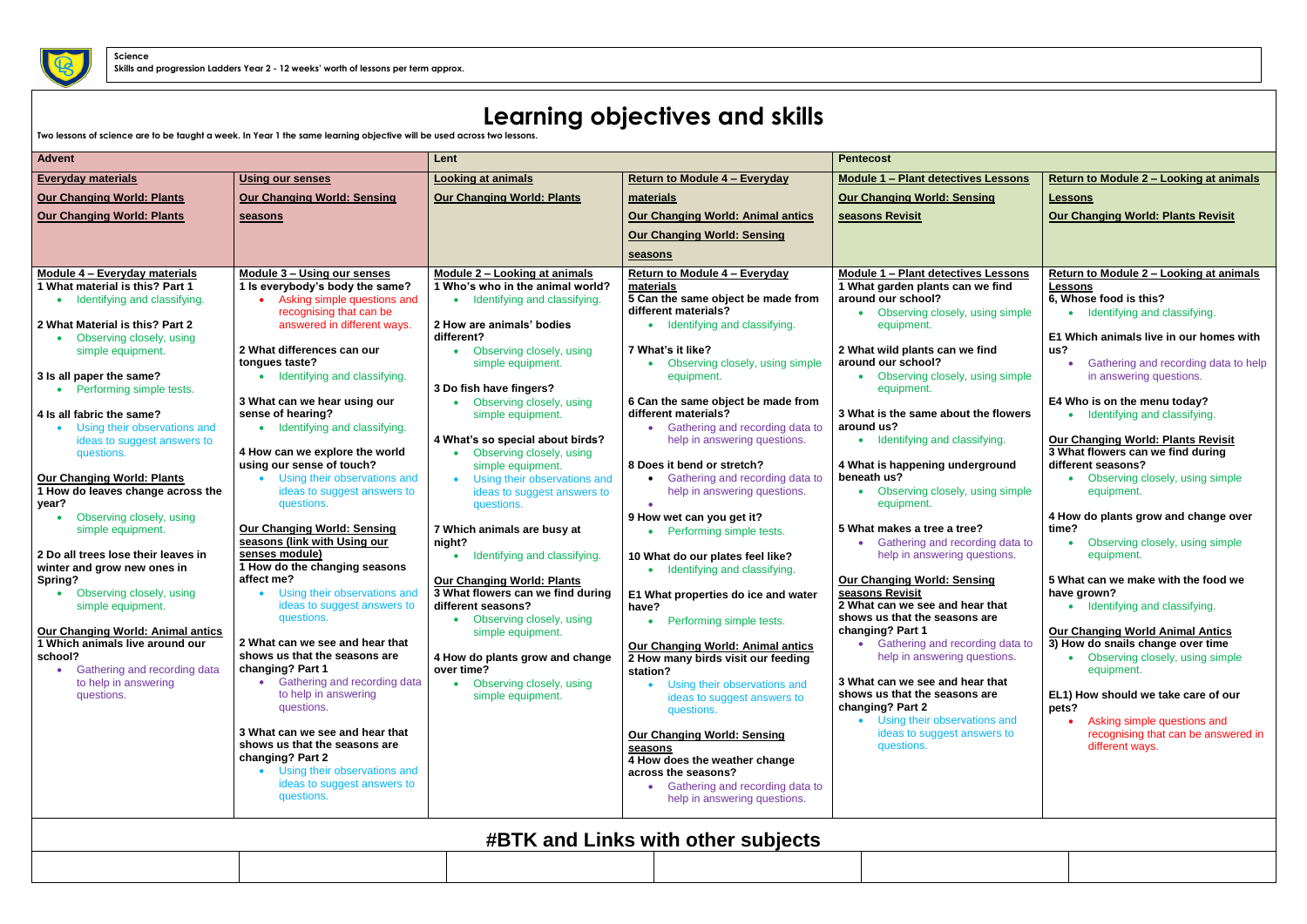## **Key Vocabulary**

eranium, busy Lizzie, petunia, begonia, apdragon, fuchsia, lily, daffodil, tulip, weed, buttercup, thistle, nettle, foxglove, andelion, daisy, cornflower, periwinkle, leaf, stem, flower, bud, root, root system, fibrous roots, tree, trunk, branch, twig, t. taller, shorter, tallest, shortest, similar, compare, group, measure autumn, winter, spring, summer, , similar, different, group, compare, names of the months of the year, ture, hot, warm, cold, cool, freezing, et, dry, sunny, cloudy, showery, stormy, reeze, gale, rainy, sunny, snow, shower, uddle, breeze, gale, thunder, lightning, ), mist, hat, gloves, mittens, scarf, muffler, s, boots, coat, umbrella, wellies, kite, sunglasses, thick, thin, woolly, furry,

| materials, wood, wooden, plastic, metal, glass,<br>water, rock, brick, paper, writing, wrapping, shiny,<br>drawing, display, greaseproof, kitchen towel,<br>handkerchief, wallpaper, sand paper, fabric, wool,<br>nylon, silk, fleece fibre, properties, hard, soft,<br>fluffy, rough, smooth, shiny, dull, light, heavy,<br>transparent (see-through), opaque (can't see-<br>through), translucent (see something through),<br>harder, lighter, rougher, stretch, stretchy, elastic,<br>stiff, bend, bendy, not bendy, press, squash, twist,<br>shape, waterproof, absorb, absorbent, soak up,<br>mop up; frozen, freeze, melt, salt, tissue paper,<br>button, glass bead, marble, pebble, pasta<br>plant (verb and noun), leaf, leaves, bud, twig,<br>branch, tree, roots, stem, shoot, bud, flower, leaf,<br>rough, smooth, shiny, glossy, wrinkled, crinkled,<br>crunchy, crisp, soft, green, olive, brown, orange,<br>red, yellow, rust, flower, blossom, petals, stem,<br>stalk, small, little, big, large, single, lots,<br>deciduous, evergreen, plug plant, soil, compost,<br>manure, dig, prepare, water, watering, vegetable,<br>fruit, names of vegetables and fruits, salad, wash,<br>clean, peel, cut, chop, grate, mix, sprinkle,<br>combine<br>butterfly, fly, wasp, bee, frog, spider, woodlice,<br>worm, ant, ladybird, fl y, squirrel, fox, dog, puppy,<br>cat, kitten, hedgehog, bird, blackbird, house<br>sparrow, starling, pigeon, seagull, robin, thrush,<br>wagtail, blue tit, chaffinch, great tit, collared dove,<br>magpie, wood pigeon, bird table, feeder, nuts,<br>seed, types of seed, fat ball, snail, shell, foot,<br>slime, slimy, striped, stripy, ridged, spiral,<br>terrarium, dandelion, feed, food, leaves, lettuce,<br>paws, claws, fur, whiskers, tail, furry, fluffy, silky,<br>smooth, rough, thick, thin, long, short, big, small,<br>brush, comb, lead, collar, toys, biscuits, chews | body, head, neck, arms, elbows, hands, fingers,<br>legs, knees, feet, face, skin, ears, eyes, nose,<br>nostrils, hair, mouth, teeth, tall, taller, short,<br>shorter, big, bigger, small, smaller, louder, softer,<br>loud, quiet, high, low, senses, taste, hearing,<br>touch, smell, sight, bitter, sweet, sour, sharp,<br>tingly, fizzy, milky, creamy, buzzer, doorbell,<br>radio, tocker timer, bird song, wind blowing, car<br>horn, traffic noise, loud/er, quiet/er, peaceful,<br>silent, silence, noise, noisy, bang, crash, whistle,<br>buzz, ring, squeak, creak, rattle, bang, knock, tick,<br>chime, feel, touching, sensitive, sense, sensory,<br>rub, pinch, prod, rough, smooth, bumpy, wrinkled,<br>grooved, shiny, smooth, soft, hard, crunchy,<br>slippery, slimy, fragrance, scent, pong, flowery,<br>fruity, sour, bitter, sharp, strong, gentle, smelly,<br>delicate, sensitive, fabric, material, layers, thick,<br>thin, thicker, thinner, soft, hard, clock, window,<br>door, floorboards, kettle, fi re, chicken, sheep,<br>cow, cluck, baa, moo<br>seasons, autumn, winter, spring, summer,<br>evidence, similar, different, group, compare,<br>change, names of the months of the year,<br>temperature, hot, warm, cold, cool, freezing,<br>frosty, wet, dry, sunny, cloudy, showery, stormy,<br>windy, breeze, gale, rainy, sunny, snow, shower,<br>drizzle, puddle, breeze, gale, thunder, lightning,<br>sleet, fog, mist, hat, gloves, mittens, scarf, muffler,<br>ear muffs, boots, coat, umbrella, wellies, kite,<br>windmill, sunglasses, thick, thin, woolly, furry,<br>warm, waterproof | fish, amphibian, reptile, bird, mammal, goldfish,<br>tropical fish, budgerigar, parrot, rabbit, gerbil,<br>hamster, mouse, chinchilla, lizard, snake, dog,<br>cat, tail, paws, legs, feet, nose, ears, eyes,<br>feather, fur, scales, fins, fish, tail, gills, scales,<br>eyes, mouth, bill, beak, head, eye, legs, claws,<br>wings, feather, down quill, webbed feet, legs,<br>smooth skin, big eyes and mouth, nose, scaly<br>skin, claws on feet, long tongue, big teeth,<br>mackerel, trout, hake, sea bass, whitebait, flat<br>fish, plaice, robin, blackbird, blue tit, hawk,<br>peacock, seagull, magpie, eagle, jump, hop, leap,<br>climb, clamber, swing, pad, pace, prowl, pounce,<br>spring, flap, fly, flutter, flop, splash, splosh, dive,<br>swim, slither, slide, hedgehog, fox, bat, badger,<br>night, nocturnal, senses, sight, smell, sonar, food,<br>feeding, roost, sett, burrow, tunnel, nest, hospital,<br>surgery, nurse, vet, patient, care, look after, treat,<br>accident, injury, injured, illness, sick, medicine,<br>bandage, stethoscope, gloves, face mask,<br>overalls, cow, sheep, pig, horse, pony, goat, duck,<br>chicken, cockerel, goose, harvest mouse, barn<br>owl, rabbit, cat, dog, moo, baa, oink, neigh, bleat,<br>quack, cluck, cock-a-doodle-do, honk, squeak,<br>purr, miaow, woof, eat, healthy, meat, insects,<br>fish, vegetables, plants, trees, grass, seeds, nuts,<br>carnivore, herbivore, omnivore, goat, beard, hoof,<br>hooves, horns, troll, ugly, big eyes, big pointed<br>ears, big nose, big mouth with sharp teeth, small,<br>medium, big, smallest, biggest, dinner, meal,<br>meat, lamb, beef, ham, chicken, vegetables,<br>plants, trees, bushes, grass, menu, hamper,<br>appetite<br>plant (verb and noun), leaf, leaves, bud, twig,<br>branch, tree, roots, stem, shoot, bud, flower, leaf,<br>rough, smooth, shiny, glossy, wrinkled, crinkled,<br>crunchy, crisp, soft, green, olive, brown, orange,<br>red, yellow, rust, flower, blossom, petals, stem,<br>stalk, small, little, big, large, single, lots,<br>deciduous, evergreen, plug plant, soil, compost,<br>manure, dig, prepare, water, watering, vegetable,<br>fruit, names of vegetables and fruits, salad, wash,<br>clean, peel, cut, chop, grate, mix, sprinkle,<br>combine | materials, wood, wooden, plastic, metal, glass,<br>water, rock, brick, paper, writing, wrapping, shiny,<br>drawing, display, greaseproof, kitchen towel,<br>handkerchief, wallpaper, sand paper, fabric, wool,<br>nylon, silk, fleece fibre, properties, hard, soft,<br>fluffy, rough, smooth, shiny, dull, light, heavy,<br>transparent (see-through), opaque (can't see-<br>through), translucent (see something through),<br>harder, lighter, rougher, stretch, stretchy, elastic,<br>stiff, bend, bendy, not bendy, press, squash, twist,<br>shape, waterproof, absorb, absorbent, soak up,<br>mop up; frozen, freeze, melt, salt, tissue paper,<br>button, glass bead, marble, pebble, pasta<br>butterfly, fly, wasp, bee, frog, spider, woodlice,<br>worm, ant, ladybird, fl y, squirrel, fox, dog, puppy,<br>cat, kitten, hedgehog, bird, blackbird, house<br>sparrow, starling, pigeon, seagull, robin, thrush,<br>wagtail, blue tit, chaffinch, great tit, collared dove,<br>magpie, wood pigeon, bird table, feeder, nuts,<br>seed, types of seed, fat ball, snail, shell, foot,<br>slime, slimy, striped, stripy, ridged, spiral,<br>terrarium, dandelion, feed, food, leaves, lettuce,<br>paws, claws, fur, whiskers, tail, furry, fluffy, silky,<br>smooth, rough, thick, thin, long, short, big, small,<br>brush, comb, lead, collar, toys, biscuits, chews<br>seasons, autumn, winter, spring, summer,<br>evidence, similar, different, group, compare,<br>change, names of the months of the year,<br>temperature, hot, warm, cold, cool, freezing,<br>frosty, wet, dry, sunny, cloudy, showery, stormy,<br>windy, breeze, gale, rainy, sunny, snow, shower,<br>drizzle, puddle, breeze, gale, thunder, lightning,<br>sleet, fog, mist, hat, gloves, mittens, scarf, muffler,<br>ear muffs, boots, coat, umbrella, wellies, kite,<br>windmill, sunglasses, thick, thin, woolly, furry,<br>warm, waterproof | pansy, geranium, I<br>daisy, snapdragon<br>buddleia, weed, bu<br>poppy, dandelion,<br>bluebell, leaf, stem<br>tap root, fibrous ro<br>tall, short, taller, sh<br>different, compare<br>seasons, autumn,<br>evidence, similar,<br>change, names of<br>temperature, hot,<br>frosty, wet, dry, su<br>windy, breeze, gal<br>drizzle, puddle, br<br>sleet, fog, mist, ha<br>ear muffs, boots, o<br>windmill, sunglass<br>warm, waterproof |
|-------------------------------------------------------------------------------------------------------------------------------------------------------------------------------------------------------------------------------------------------------------------------------------------------------------------------------------------------------------------------------------------------------------------------------------------------------------------------------------------------------------------------------------------------------------------------------------------------------------------------------------------------------------------------------------------------------------------------------------------------------------------------------------------------------------------------------------------------------------------------------------------------------------------------------------------------------------------------------------------------------------------------------------------------------------------------------------------------------------------------------------------------------------------------------------------------------------------------------------------------------------------------------------------------------------------------------------------------------------------------------------------------------------------------------------------------------------------------------------------------------------------------------------------------------------------------------------------------------------------------------------------------------------------------------------------------------------------------------------------------------------------------------------------------------------------------------------------------------------------------------------------------------------------------------------|-----------------------------------------------------------------------------------------------------------------------------------------------------------------------------------------------------------------------------------------------------------------------------------------------------------------------------------------------------------------------------------------------------------------------------------------------------------------------------------------------------------------------------------------------------------------------------------------------------------------------------------------------------------------------------------------------------------------------------------------------------------------------------------------------------------------------------------------------------------------------------------------------------------------------------------------------------------------------------------------------------------------------------------------------------------------------------------------------------------------------------------------------------------------------------------------------------------------------------------------------------------------------------------------------------------------------------------------------------------------------------------------------------------------------------------------------------------------------------------------------------------------------------------------------------------------------------------------------------------------------------|--------------------------------------------------------------------------------------------------------------------------------------------------------------------------------------------------------------------------------------------------------------------------------------------------------------------------------------------------------------------------------------------------------------------------------------------------------------------------------------------------------------------------------------------------------------------------------------------------------------------------------------------------------------------------------------------------------------------------------------------------------------------------------------------------------------------------------------------------------------------------------------------------------------------------------------------------------------------------------------------------------------------------------------------------------------------------------------------------------------------------------------------------------------------------------------------------------------------------------------------------------------------------------------------------------------------------------------------------------------------------------------------------------------------------------------------------------------------------------------------------------------------------------------------------------------------------------------------------------------------------------------------------------------------------------------------------------------------------------------------------------------------------------------------------------------------------------------------------------------------------------------------------------------------------------------------------------------------------------------------------------------------------------------------------------------------------------------------------------------------------------------------------------------------------------------------------------------------------------------------------------------------------------------------------------------|----------------------------------------------------------------------------------------------------------------------------------------------------------------------------------------------------------------------------------------------------------------------------------------------------------------------------------------------------------------------------------------------------------------------------------------------------------------------------------------------------------------------------------------------------------------------------------------------------------------------------------------------------------------------------------------------------------------------------------------------------------------------------------------------------------------------------------------------------------------------------------------------------------------------------------------------------------------------------------------------------------------------------------------------------------------------------------------------------------------------------------------------------------------------------------------------------------------------------------------------------------------------------------------------------------------------------------------------------------------------------------------------------------------------------------------------------------------------------------------------------------------------------------------------------------------------------------------------------------------------------------------------------------------------------------------------------------------------------------------------------------------------------------------------------------------------------------------------------------------------------------------------------------------------------|--------------------------------------------------------------------------------------------------------------------------------------------------------------------------------------------------------------------------------------------------------------------------------------------------------------------------------------------------------------------------------------------------------------------------------------|

fish, amphibian, reptile, bird, mammal, goldfish, tropical fish, budgerigar, parrot, rabbit, gerbil, hamster, mouse, chinchilla, lizard, snake, dog, cat, tail, paws, legs, feet, nose, ears, eyes, feather, fur, scales, fins, fish, tail, gills, scales, eyes, mouth, bill, beak, head, eye, legs, claws, wings, feather, down quill, webbed feet, legs, smooth skin, big eyes and mouth, nose, scaly skin, claws on feet, long tongue, big teeth, mackerel, trout, hake, sea bass, whitebait, flat fish, plaice, robin, blackbird, blue tit, hawk, peacock, seagull, magpie, eagle, jump, hop, leap, climb, clamber, swing, pad, pace, prowl, pounce, spring, flap, fly, flutter, flop, splash, splosh, dive, swim, slither, slide, hedgehog, fox, bat, badger, night, nocturnal, senses, sight, smell, sonar, food, feeding, roost, sett, burrow, tunnel, nest, hospital, surgery, nurse, vet, patient, care, look after, treat, accident, injury, injured, illness, sick, medicine, bandage, stethoscope, gloves, face mask, overalls, cow, sheep, pig, horse, pony, goat, duck, chicken, cockerel, goose, harvest mouse, barn owl, rabbit, cat, dog, moo, baa, oink, neigh, bleat, quack, cluck, cock-a-doodle-do, honk, squeak, purr, miaow, woof, eat, healthy, meat, insects, fish, vegetables, plants, trees, grass, seeds, nuts, carnivore, herbivore, omnivore, goat, beard, hoof, hooves, horns, troll, ugly, big eyes, big pointed ears, big nose, big mouth with sharp teeth, small, medium, big, smallest, biggest, dinner, meal, meat, lamb, beef, ham, chicken, vegetables, plants, trees, bushes, grass, menu, hamper, appetite plant (verb and noun), leaf, leaves, bud, twig, branch, tree, roots, stem, shoot, bud, flower, leaf, rough, smooth, shiny, glossy, wrinkled, crinkled, crunchy, crisp, soft, green, olive, brown, orange, red, yellow, rust, flower, blossom, petals, stem, stalk, small, little, big, large, single, lots, deciduous, evergreen, plug plant, soil, compost, manure, dig, prepare, water, watering, vegetable, fruit, names of vegetables and fruits, salad, wash, clean, peel, cut, chop, grate, mix, sprinkle, combine butterfly, fly, wasp, bee, frog, spider, woodlice, worm, ant, ladybird, fl y, squirrel, fox, dog, puppy, cat, kitten, hedgehog, bird, blackbird, house sparrow, starling, pigeon, seagull, robin, thrush, wagtail, blue tit, chaffinch, great tit, collared dove,

magpie, wood pigeon, bird table, feeder, nuts, seed, types of seed, fat ball, snail, shell, foot, slime, slimy, striped, stripy, ridged, spiral, terrarium, dandelion, feed, food, leaves, lettuce, paws, claws, fur, whiskers, tail, furry, fluffy, silky, smooth, rough, thick, thin, long, short, big, small, brush, comb, lead, collar, toys, biscuits, chews

|           | <b>Working scientifically statements.</b>                                       |
|-----------|---------------------------------------------------------------------------------|
| Planning  | Asking simple questions and recognising that can be answered in different ways. |
| Observing | Observing closely, using simple equipment.<br>Performing simple tests.          |